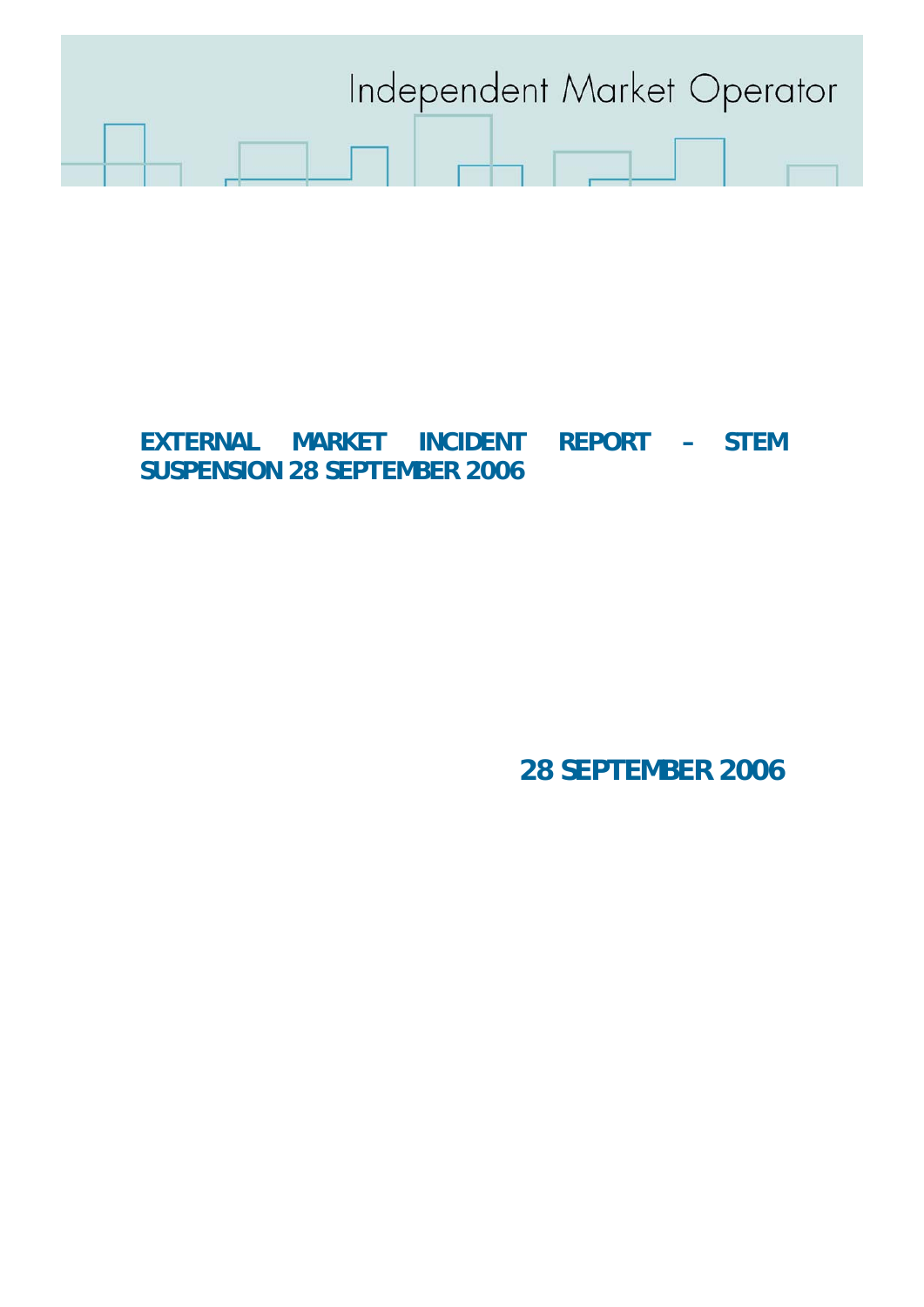### **Introduction**

On September 27 2006 the IMO suspended the Short Term Energy Market (STEM) due to irregularities that were identified in the STEM auction results for Trading Day 28 September 2006. The purpose of this report is to:

- Explain the calculation error that led to the suspension:
- Inform participants of the actions that are being undertaken to correct the error and minimise the probability of recurrence of similar errors; and
- Propose changes to systems and processes to improve the management of STEM suspensions by the Market Operations Team

## **The Issue**

Participants submit bids to purchase energy from, and offers to sell energy to the STEM between 09:00 and 09:50 each scheduling day. These bids and offers consist of paired price and quantity values that indicate the prices at which participants are willing to buy or sell the relevant quantities energy.

On September 27 2006, a STEM offer was submitted by a participant that included a segment with a positive price but a zero quantity. This input scenario had not been previously experienced, either operationally or in test mode. The STEM clearing process failed during intervals when it was attempting to use this zero quantity segment to set the price. The resulting errors are evident in the chart below.

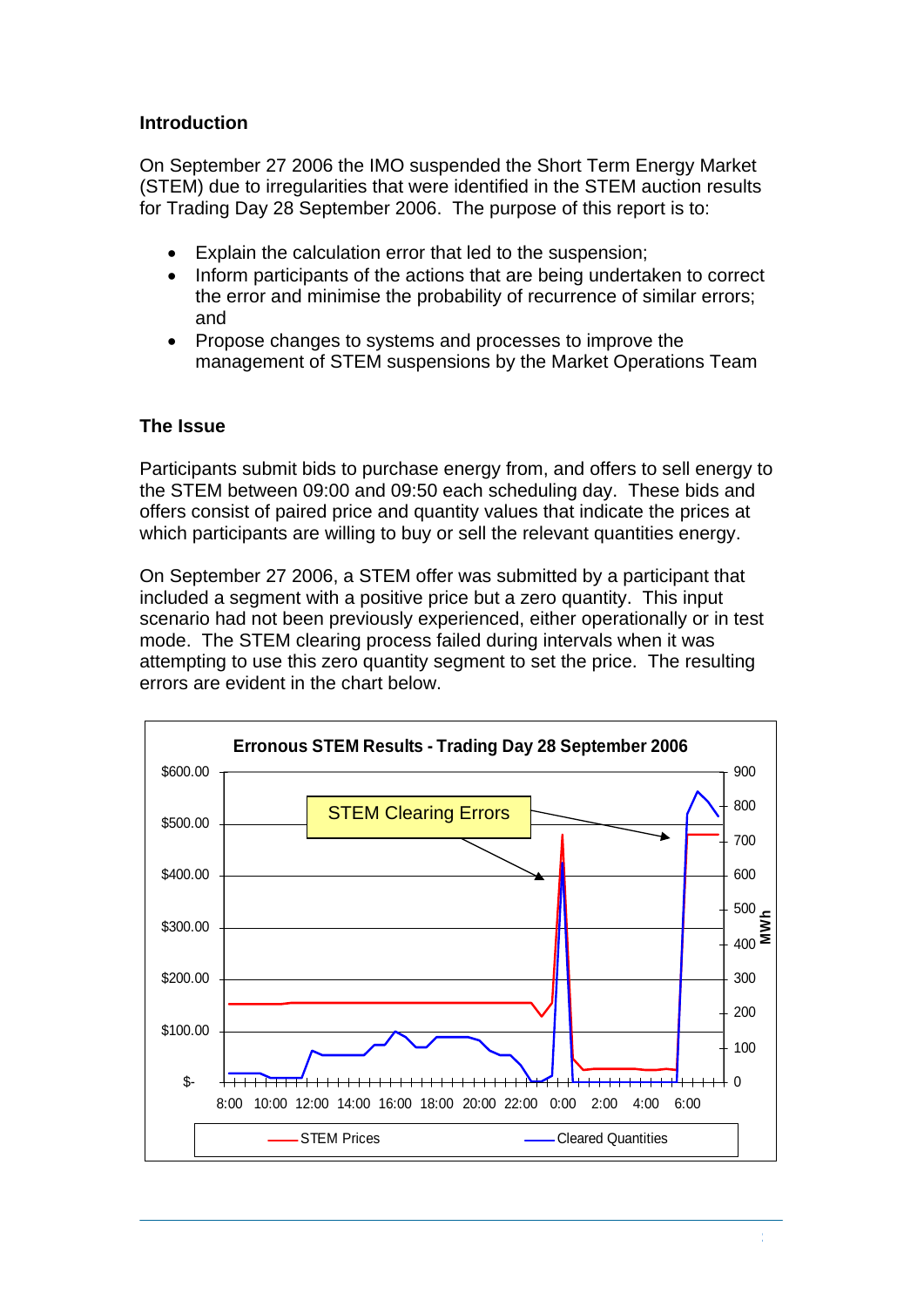#### **Operational Actions Taken**

STEM results are examined by the Market Operations Duty Operator as a matter of course when the STEM auction runs at 10:00am. As a result, the errors discussed above were identified immediately. IMO management were informed of this incident and investigations were commenced with the Wholesale Electricity Market System (WEMS) vendor.

When it became evident that this issue could not be resolved under the timing required in the Rules, the STEM was suspended.

When the STEM is run, the cleared STEM quantities are added to each participant's net bilateral position to determine their Net Contract Position (NCP). This NCP is then used to validate resource plans as these are submitted. Although the STEM results from the original run were clearly incorrect, these were still used to determine the NCPs for each participant. Therefore, the error carried through to these contract positions. This resulted in a difficulty for participants entering their resource plans which had to be resolved before the operational day could be progressed.

At approximately 11:30 the issue of the zero quantity offer segment was uncovered. Removal of the segment from the database allowed the STEM Auction process to be rerun and the correct results produced (including the correct NCPs). The correct STEM outputs are graphed below:



Once the correct NCPs had been determined and published participants with STEM cleared quantities were contacted at approximately midday and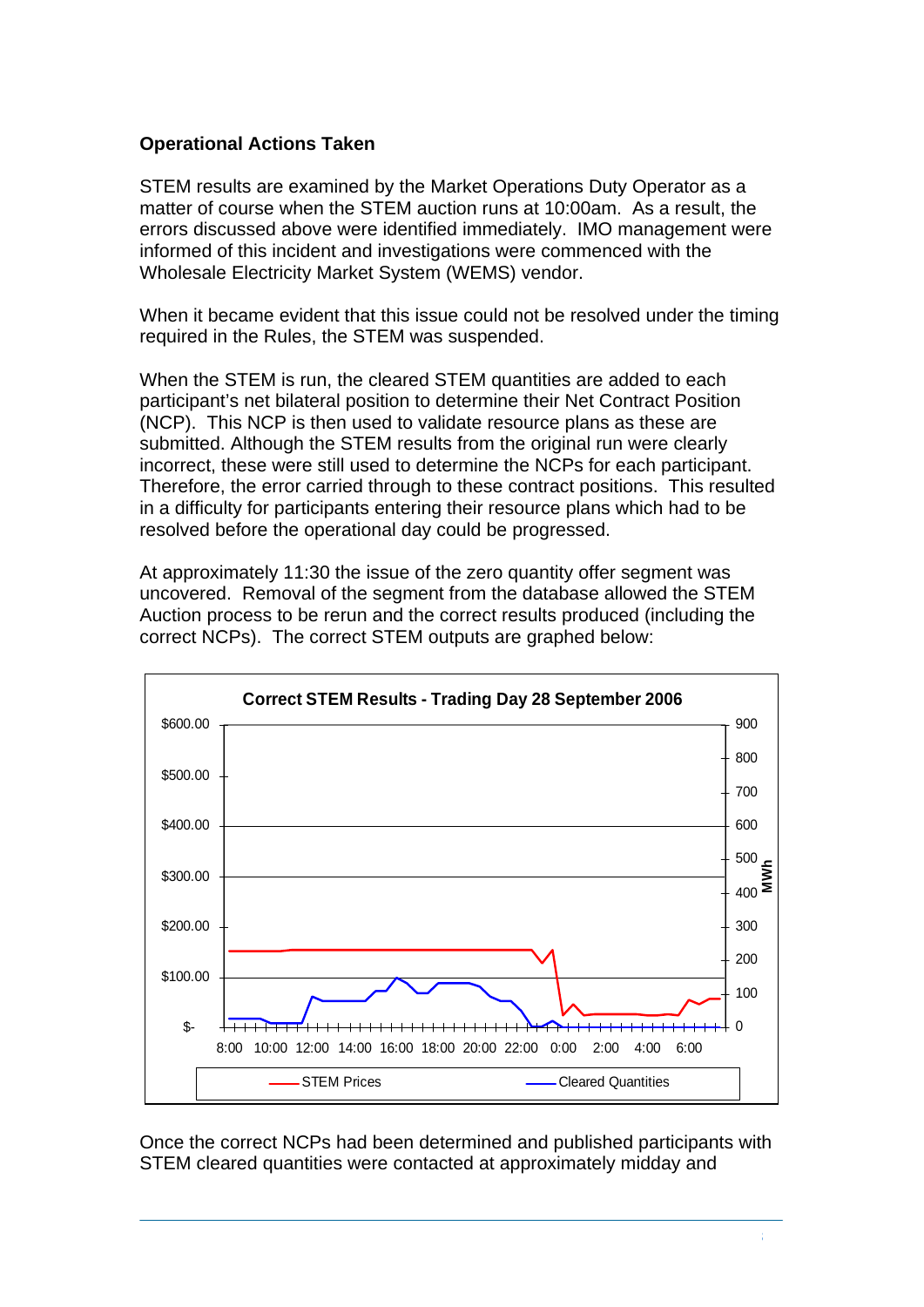requested to submit their resource plans to meet these NCPs. Although all were successfully submitted, the resource plan window closing time had to be extended to 15:00 as outlined in the Operational Contingency Procedures.

# **Commercial Effects**

When suspended there is no energy cleared through the STEM. All energy produced or consumed in deviation to the net bilateral position is settled through the balancing market. However, when the STEM is suspended there are no penalties applied to the balancing market – all balancing energy is settled at MCAP.

Under normal processes MCAP is determined as:

- The STEM price if the operational load is within a tolerance band of the net contract position; or
- A price determined by reconstructing the bid offer clearing process where the operational load is outside of the tolerance band.

This process also applies where the STEM is suspended but is subsequently successfully run before MCAP is calculated, as is the scenario in this case.

Therefore, provided the MCAP price is determined equal or close to the STEM price, transaction amounts resulting from the balancing market should be similar to the transaction amounts that would have resulted in the STEM had the correct STEM results been available and the market not suspended. The commercial effects of this STEM suspension should be minimal.

#### **Findings and Recommendations**

The following dot points outline the findings and recommendations arising from this incident:

- The underlying issue caused by the zero quantity supply segment has now been resolved in the market systems.
- Market Rules clause 6.4.3 requires that if the STEM is to be suspended this decision must be made by 10:30 AM. However, it is clear to the IMO that this leaves insufficient time to decide whether a STEM result is valid, or to resolve any issues that may have arisen. A Market Rule change proposal to extend this time will be proposed. This is also consistent with another recent change that provides the IMO with the ability to extend the resource plan submission window closing time.
- Changes to the WEMS have now been provided such that when the STEM is suspended: